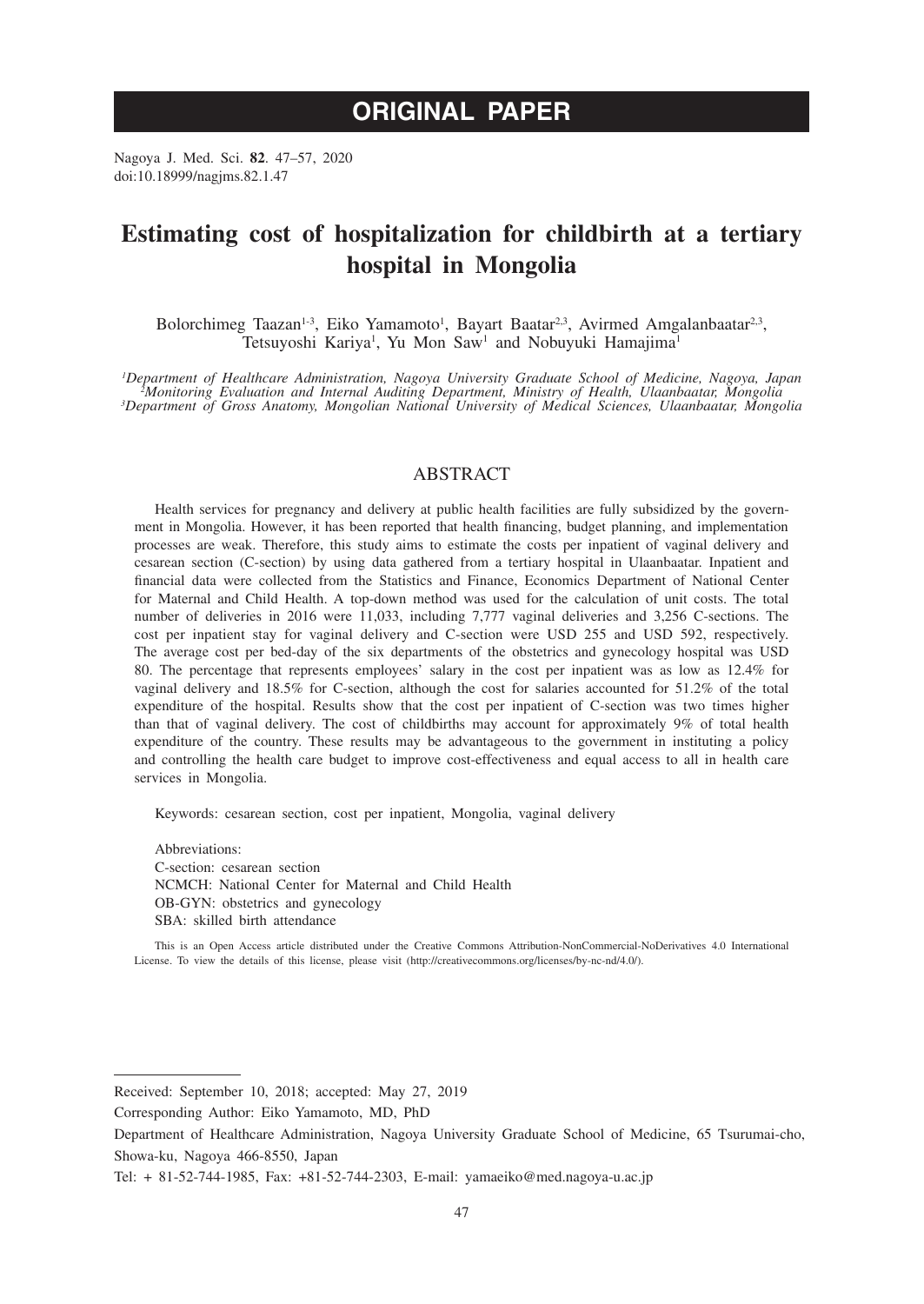## INTRODUCTION

Mongolia is a lower-middle income country with a population of approximately 3 million. The population grew by half a million in the last decade and the population growth rate is 2% per annum.1 However, the total number of live births reached a peak in 2014 with 81,715 and then decreased to  $78,194$  in  $2016<sup>2</sup>$  This shows that the population growth rate has been increasing in conjunction with a series of governmental reforms and policies, but the country could still dramatically improve policies regarding maternal health. Mongolia achieved a number of targets stipulated in the Millennium Development Goals (MDGs), such as reducing child mortality, improving maternal health, and limiting the spread of HIV/AIDS.<sup>3</sup> The maternal mortality ratio (MMR) reduced from 186 to 44 per 100,000 live births, and skilled birth attendance (SBA) increased from 95.0% to 100.0% between 1990 and 2015.4

National Health Insurance was introduced in Mongolia in 1994.<sup>5,6</sup> However, emergency care, tuberculosis, cancer, mental illness, maternal and child health, and primary health care and services are fully financed from the state budget. Costs that are covered by health care insurance are classified into 115 Diagnosis Related Groups (DRGs). The cost of each DRG is defined by multiplying the basic fee and the corresponding coefficients of each group. However, the actual cost of health care services, which are financed by the state budget, are unclear. There is little information available on costs and expenditures of maternal health services in Mongolia, even though this information is necessary to make basic decisions on the national budget.<sup>7</sup> There may be discrepancies between the available financing and the actual costs of the services, which may lead to a financial burden on patients by increasing out of pocket expenses. In Mongolia, 3% of people have experienced catastrophic health care expenditure defined as out of pocket expenses exceeding 25% of their total household budget.8

The World Health Organization (WHO) reported that planning a budget along with the implementation, monitoring, and the evaluation process are relatively weak at all levels in Mongolia, with the national budget being the main source of health care financing.<sup>9</sup> Because the budget is limited, the proper allocation of resources is essential to ensure the delivery of accessible and qualified health care. It is crucial to have a clear understanding of the costs of health care to ensure rational allocation of resources and to improve health care financing.<sup>9,10</sup>

According to the Health Law of Mongolia, health care service for pregnancy and childbirth at public health facilities are fully subsidized by the government.<sup>11,12</sup> The institutional delivery rate is 99% at the national level.<sup>2</sup> In Ulaanbaatar, the capital city of Mongolia, there are the National Centre for Maternal and Child Health (NCMCH) and three maternal hospitals (75–390 beds) of the secondary level. There are 21 local maternal hospitals (50 beds) in provinces. The NCMCH is an only tertiary level hospital, which receives patients from all regions of the country and provides professional maternal and child health care service. Ulaanbaatar has 46% of the total population and 30% of the births in Ulaanbaatar were registered at the NCMCH, which accounted for approximately 14% of the total birth in Mongolia.2

In Mongolia, although the national health care expenditure has shown a moderate increase, the efficiency of the increasing budget is still controversial. One of the key objectives of the Mongolian health care policy is to increase cost effectiveness without undermining the quality of care.13 Therefore, it is crucial to estimate the actual costs of health care services in relation to the government health care budget to improve planning and protect people from a financial burden associated with health problems. There have been past studies regarding costs at different levels of hospitals in Mongolia. However, there has been no English report regarding the cost of health care service for childbirth at a tertiary level hospital. This study aims to estimate unit costs of childbirth – both vaginal delivery and cesarean section (C-section) – using a top-down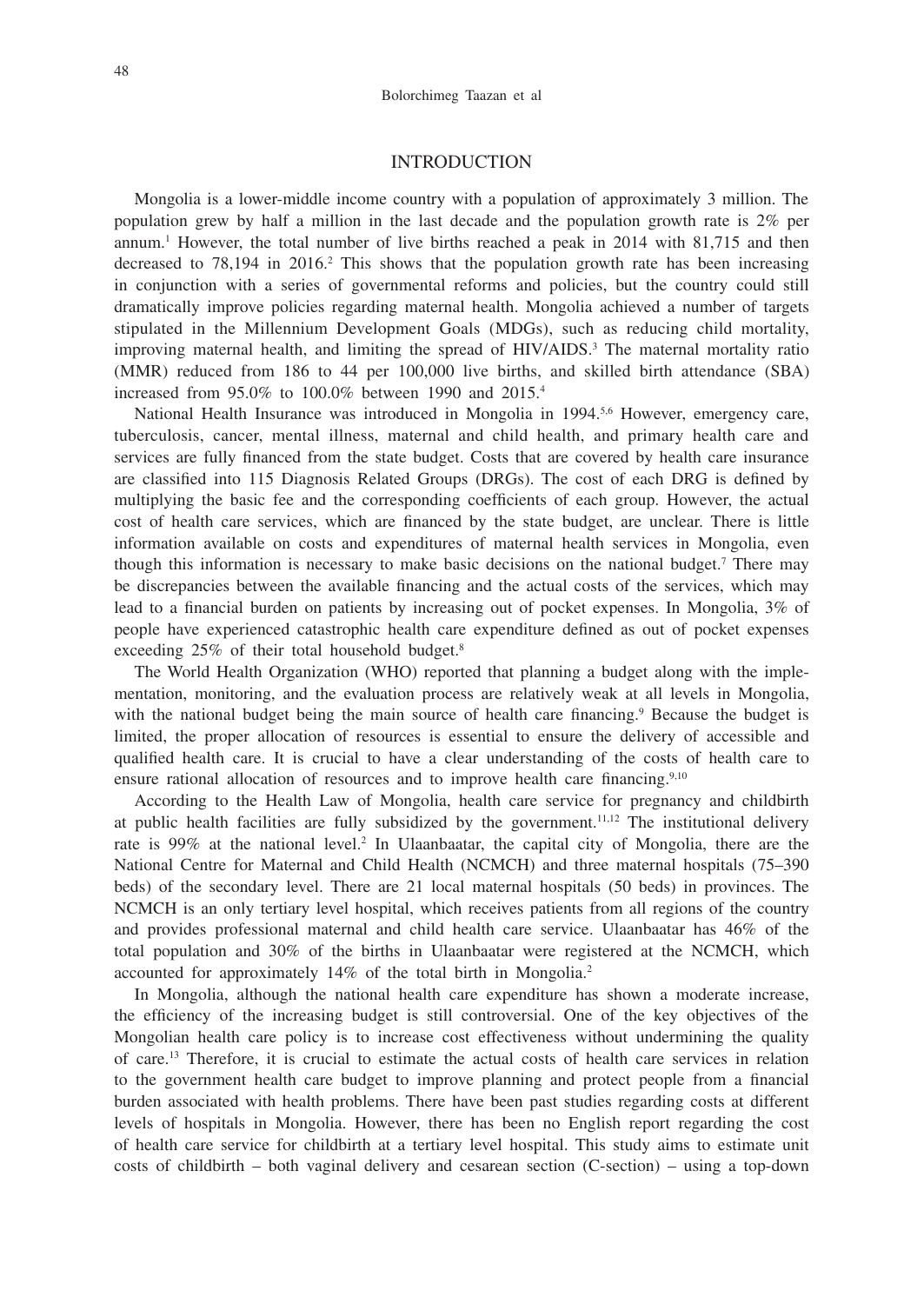method for appropriate allocation and management of budgets.

## MATERIALS AND METHODS

#### *Study subjects*

This is a cross-sectional study that estimates the unit costs of vaginal deliveries and C-sections at the NCMCH using a top-down costing method. The NCMCH is a tertiary hospital with 680 beds in Ulaanbaatar and provides professional health care to mothers and children. The hospital was selected for this study due to it having the highest number of deliveries in the country and the accessibility of data from the hospital, including data on hospital expenditure.

## *Data collection*

The NCMCH consists of an Obstetrics and Gynecological (OB-GYN) hospital and a Pediatric hospital. The OB-GYN hospital consists of 11 inpatient and 13 outpatient departments, and the Pediatric hospital consists of 22 inpatient and 18 outpatient departments. OB-GYN hospital's six inpatient departments are Delivery, Postpartum Care, High Risk Pregnancy, Preterm Delivery, OB-GYN Intensive Care, and Gynecological Pathology. The data of patients who delivered babies at the NCMCH from January to December 2016 were collected from health indicators of the NCMCH.2 The total number of deliveries was 11,033, of which 7,777 were vaginal deliveries and 3,256 were C-sections. The data on patients included age, gravidity, parity, gestational weeks at delivery, and length of stay.

The data regarding hospital expenditure for the fiscal year of 2016 (from January to December) were collected from the Finance and Economics Department of the NCMCH. The collected data included direct costs (salaries, social insurance contributions, medicine and medical supplies, hospital meals, bedding, and other materials) and indirect costs (maintenance, utilization, depreciation, renovation, and bank fees). Total expenditure was USD 10,532,332.6 (26,220,558,000 tugriks, as  $1 \text{ USD} = 2,489.53$  tugriks), which was broken down into the items of the total salary and bonus (USD 5,394,172.0), social insurance contributions paid by employers (USD 593,358.9), fixed expenses related to office buildings (USD 459,571.0), office supplies and inventory (USD 157,889.8), standard cost (USD 3,504,560.8), furniture and current repair expenses (USD 50,631.9), purchase of other goods and services (USD 143,803.2), current transfer (USD 166,405.5), and others (USD 61,939.4).

#### *Calculation of cost per bed-day of each department in OB-GYN hospital*

A top-down costing method was used for the calculation of the cost per inpatient stay for vaginal deliveries and C-sections respectively. The top-down method calculates the unit costs by allocating the total hospital expenditure with five main steps.<sup>7,14</sup> The five steps are 1) specifying the cost centers, 2) describing the direct and indirect cost, 3) allocating the overhead cost center and intermediate cost center to the final cost center, 4) calculating the unit cost per bed-day by dividing the total allocated cost by the number of bed-days of each inpatient department, and 5) estimating the cost of inpatient stay for vaginal delivery and C-sections by multiplying the average cost per bed-day by mean day of length of stay for vaginal and cesarean deliveries respectively.

First, the cost per bed-day of each of the inpatient departments in the OB-GYN hospital was calculated. All departments and units of the NCMCH were divided into the cost centers based on their activities and roles within the hospital. The cost centers are divided into intermediate cost centers, overhead cost centers, and final cost centers. Overhead cost centers include departments of administration, quality management, human resources, financing and accounting, and information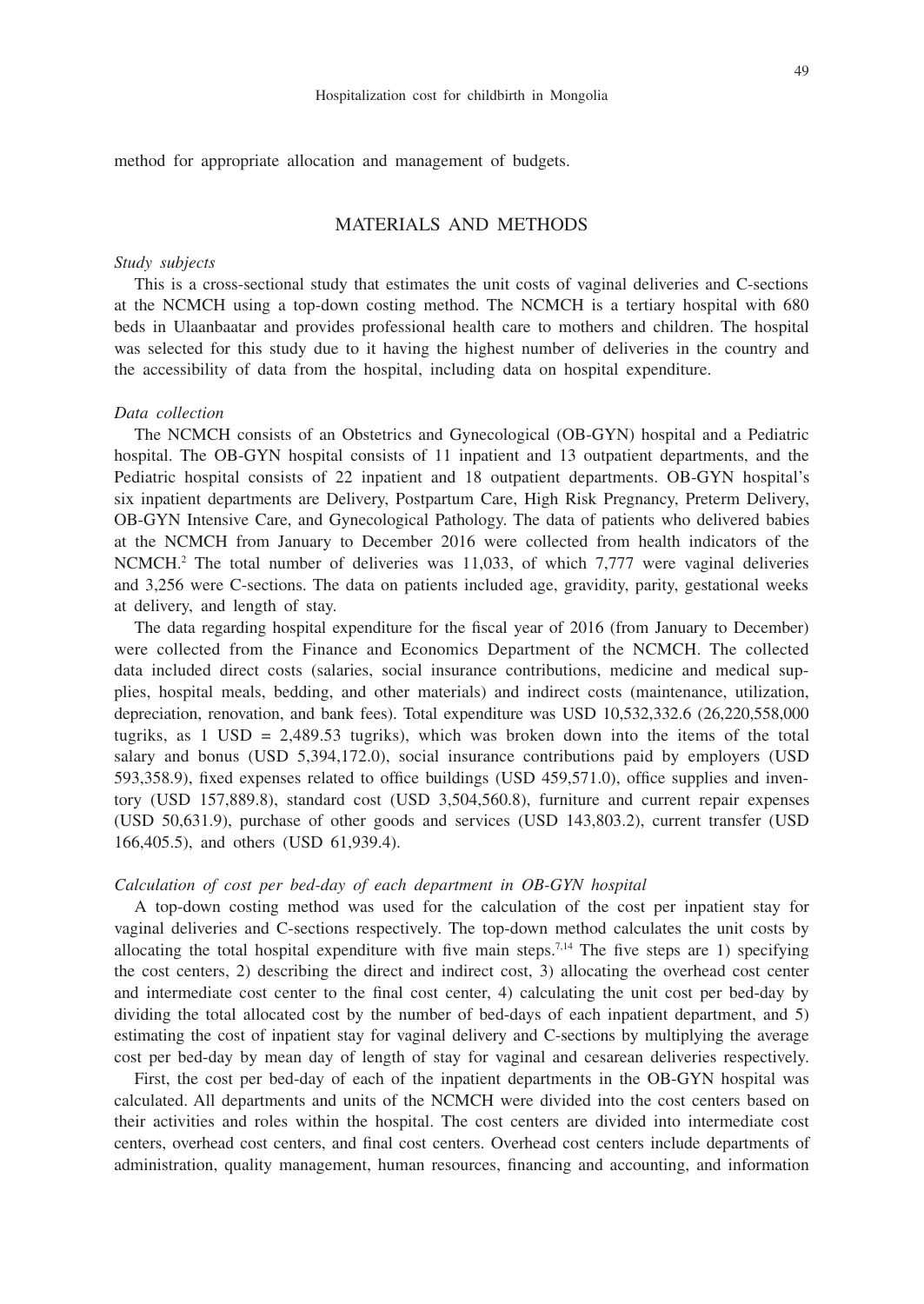technology and engineering. The intermediate cost centers consist of seven departments: Statistics, surveillance, laboratory, sterilization, medical equipment, diagnostic, and dietetics. The final cost centers are responsible for direct patient medical services, such as the inpatient and outpatient departments of the hospital.

In the next step, the total cost of resources was classified into direct and indirect costs. Direct costs are costs that are directly related to final products and include mainly costs for direct labor and materials, such as salaries, medicines, and medical supplies. Direct costs are consistent with specific 'cost objects', which is used to calculate the costs of products, services, customers, and activities. Indirect costs are costs that are not directly associated with a single activity, but connected to multiple activities.13 Indirect costs pertain to administrative activities and are usually constant for a wide output. Examples of indirect costs are utilities, office and stationary costs, communication expenses, depreciation expenses, and service payments such as banking service fees and insurance service fees.

For the next step, the direct and indirect costs were allocated into cost centers. For example, direct costs such as salary expenses were allocated to a department of each cost center based on the number of regular staff. The allocation of indirect costs included all possible parts of the hospital services. For example, the cost of heating, electricity, and water supply was allocated to the outpatient departments, inpatient departments, and the entire office space. The total floor space of the NCMCH building is  $38,780$  m<sup>2</sup>. Of this,  $6,380$  m<sup>2</sup>,  $2,400$  m<sup>2</sup>, and  $30,000$  m<sup>2</sup> belong to overhead cost centers, intermediate cost centers, and final cost centers respectively. After allocating each input cost to the relevant cost centers, all costs were allocated to final cost centers by a step down process. For example, the cost of the pharmacy department (intermediate cost center) was allocated to the cost of each inpatient department (final cost center). The total cost of inpatient departments were calculated according to the hospital statistical data such as number of inpatient days or number of inpatients. Finally, the cost per bed-day for each of the inpatient departments was estimated.

### *Calculation of cost per inpatient stay for vaginal delivery and C-section*

The Delivery Department, Department of Preterm Delivery, and Department of Postpartum Care were used to determine the costs for patients who gave births. First, the average cost per bed-day of the three departments was calculated. The cost per inpatient stay for vaginal delivery was calculated by multiplying the average cost per bed-day by the average length of stay for vaginal deliveries. The cost per inpatient stay for C-section was calculated by multiplying the average cost per bed-day and the average length of stay for C-sections, and then adding the cost per surgical patient of the Department of Anesthesia and the Department of Post-anesthetic Recovery.

#### *Ethical issues*

An approval of the national ethical review board was not required for this study, since the health indicators and financial information were secondary data that were collected by authorized personnel of each department of the NCMCH for the annual reporting system to the Ministry of Health.

# RESULTS

#### *Basic performance indicators of the NCMCH*

Table 1 shows the basic performance indicators of the Mongolian NCMCH in 2016. The center provides two main types of service, obstetrics and gynecological service and pediatric service.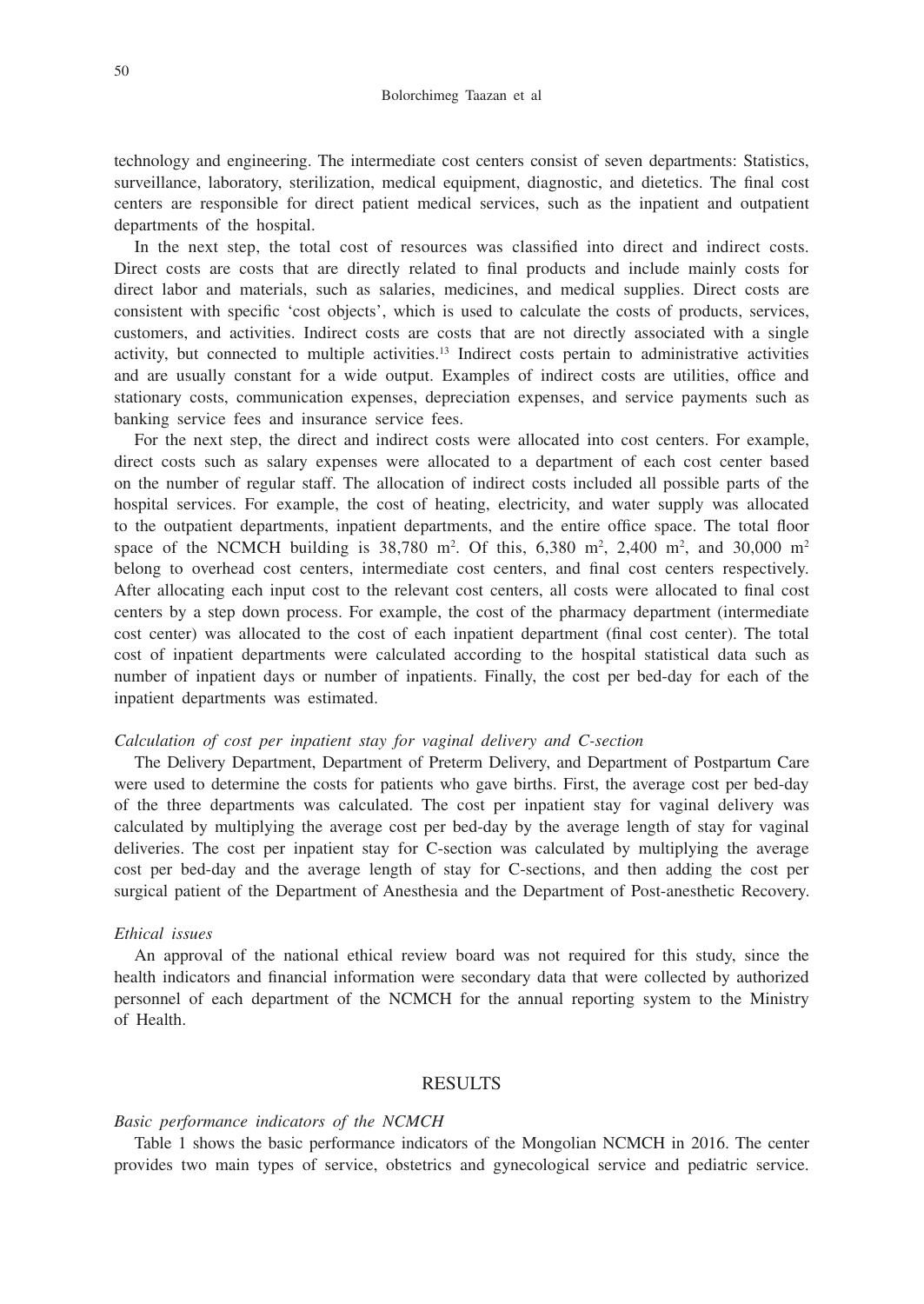Hospitalization cost for childbirth in Mongolia

| Indicators                            | N            |
|---------------------------------------|--------------|
| Total number of beds                  | 680          |
| OB-GYN bed                            | 256          |
| Pediatric bed                         | 424          |
| Total number of staff                 | 1,128        |
| Doctors                               | 259          |
| Nurses/midwives                       | 491          |
| Administrative and others             | 378          |
| Bed occupancy rate $(\%)$             | 108.5        |
| Total outpatient visits               | 174,354      |
| Total number of in-patients           | 39,564       |
| Total number of births                | 11,033       |
| Vaginal delivery                      | 7,777        |
| Cesarean section                      | 3,256        |
| Total inpatient days                  | 243,446      |
| Average length of stay (days)         | 6.2          |
| Total expenditure of hospital (USD)   | 10,532,332.6 |
| Salary, wages and supplementary (USD) | 5,394,172.0  |
| Drug expenses (USD)                   | 3,030,190.4  |
| Other expenses (USD)                  | 2,107,190.4  |

**Table 1** Basic performance indicators of National Center for Maternal and Child Health in Mongolia in 2016

All expenditures are shown in USD.

1 USD=2,489.53 Mongolian tugriks (on 31st December, 2016)

The total number of beds was 680, and 1,130 staff were employed by the hospital, including 259 doctors, 433 nurses, and 58 midwives. The bed occupancy rate was 108.5%. The average length of stay was 6.2 days. In 2016, the total number of deliveries were 11,033, of which 7,777 were vaginal deliveries and 3,256 were C-sections. The total expenditure of the hospital was USD 10,532,332.6 in 2016, and the financing sources were the state budget (USD 7,062,707.9, 76.1%), the social insurance fund (USD 3,189,939.1, 30.3%), and the operating income (USD 279,685.6, 2.6%). The salary expenses accounted for 51.2 % of the total expenditure.

#### *The characteristics of maternal delivery*

The average age of the 11,033 mothers was 29 years, and the majority were in the age group of  $20-29$  years old  $(57.8\%)$ , followed by the age group of  $30-39$  years old  $(32.9\%)$ . The percentage of mothers under 19 and 40 years and older were 5.5% and 3.9% respectively. The average of gestational weeks at delivery was 38.5 weeks, and most deliveries took place at 37–40 weeks (76.9%). The percentage of deliveries before 36 weeks and after 41 weeks were 13.8% and 9.3% respectively. The length of stay of most vaginal deliveries (58.0%) was 1–3 days, as opposed to mothers who underwent C-sections, who stayed for 4–6 days on average in 51.2% of the cases (Table 2). Mothers discharge at 24 hours after vaginal deliveries or at 4 days after C-sections when both of mothers and their babies had no problems. However, when either of them has some problems, they stay at the hospital until both can discharge (Table 1).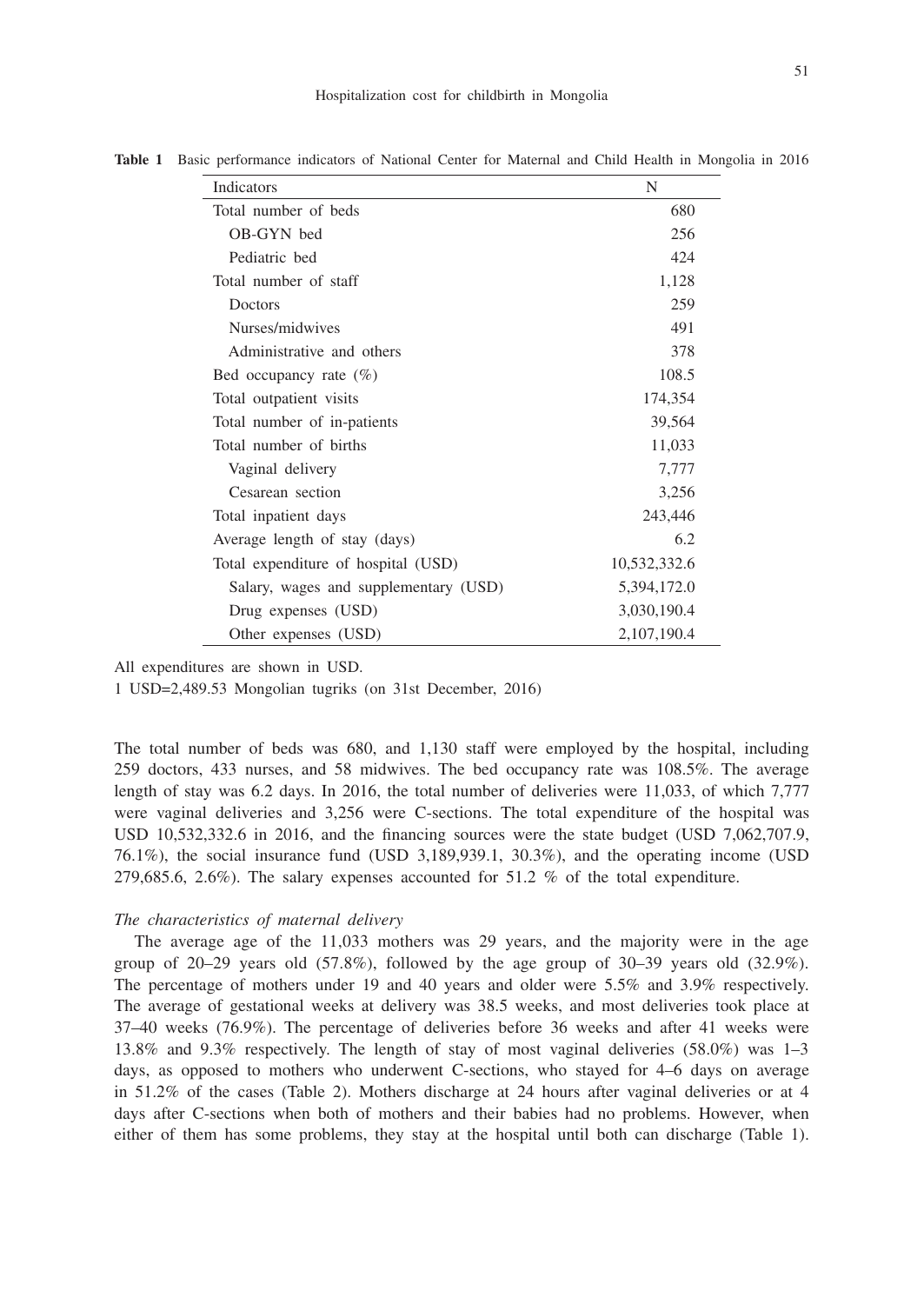|                         | Vaginal delivery |             | Cesarean section |        | Total        |        |  |
|-------------------------|------------------|-------------|------------------|--------|--------------|--------|--|
| Characteristics         |                  | $(N=7,777)$ | $(N=3,256)$      |        | $(N=11,033)$ |        |  |
|                         | N                | $(\%)$      | N                | $(\%)$ | N            | $(\%)$ |  |
| Age (years old)         |                  |             |                  |        |              |        |  |
| $\leq$ 19               | 517              | 6.6         | 81               | 2.5    | 598          | 5.4    |  |
| $20 - 24$               | 2,479            | 31.9        | 789              | 24.2   | 3,268        | 29.6   |  |
| $25 - 29$               | 2,354            | 30.3        | 756              | 23.2   | 3,110        | 28.2   |  |
| $30 - 34$               | 1,366            | 17.6        | 893              | 27.4   | 2,259        | 20.5   |  |
| $35 - 39$               | 827              | 10.6        | 541              | 16.6   | 1,368        | 12.4   |  |
| 40<                     | 234              | 3.0         | 196              | 6.0    | 430          | 3.9    |  |
| Gravidity               |                  |             |                  |        |              |        |  |
| $\mathbf{1}$            | 2,192            | 28.2        | 596              | 18.3   | 2,788        | 25.3   |  |
| $2 - 4$                 | 4,787            | 61.6        | 2,130            | 65.4   | 6,917        | 62.7   |  |
| $5 \le$                 | 798              | 10.3        | 530              | 16.3   | 1,328        | 12.0   |  |
| Parity                  |                  |             |                  |        |              |        |  |
| $\mathbf{1}$            | 2,836            | 36.5        | 860              | 26.4   | 3,696        | 33.5   |  |
| $2 - 4$                 | 4,711            | 60.6        | 2,326            | 71.4   | 7,037        | 63.8   |  |
| $5 \le$                 | 230              | 3.0         | 70               | 2.1    | 300          | 2.7    |  |
| Gestational age (weeks) |                  |             |                  |        |              |        |  |
| $\leq 36$               | 950              | 12.2        | 570              | 17.5   | 1,520        | 13.8   |  |
| $37 - 40$               | 5981             | 76.9        | 2,506            | 77.0   | 8,487        | 76.9   |  |
| $41 \leq$               | 846              | 10.9        | 180              | 5.5    | 1,026        | 9.3    |  |
| Length of stay (days)   |                  |             |                  |        |              |        |  |
| $\leq$ 3                | 4,514            | 58.0        | 451              | 13.9   | 4,965        | 45.0   |  |
| $4 - 6$                 | 1,825            | 23.5        | 1,667            | 51.2   | 3,492        | 31.7   |  |
| $7 - 10$                | 867              | 11.1        | 674              | 20.7   | 1,541        | 14.0   |  |
| $11 \leq$               | 571              | 7.3         | 464              | 14.3   | 1,035        | 9.4    |  |

**Table 2** Characteristics of mothers who had childbirths at the National Center for Maternal and Child Health in Mongolia in 2016 (N=11,033)

# *The cost per bed-day of inpatient departments of Obstetrics and Gynecological hospital*

Inpatients of the OB-GYN hospital stay at six departments, regardless of whether they deliver babies or not. Total cost of each department was calculated and direct cost accounted for 97.4–99.8% of the total cost of the six departments (Table 3). Table 4 displays the cost per bed-day of all six inpatient departments as well as the differences between the departments. The highest and lowest cost per bed-day were USD 144 at the Department of OB-GYN Intensive Care and USD 36 at the Department of Postpartum Care respectively. The average cost per bed-day of all inpatients departments in the OB-GYN hospital was USD 80 (Table 4).

# *The cost per inpatient stay of vaginal delivery and C-section*

The Delivery Department, Department of Preterm Delivery, and Department of Postpartum Care were used for patients who had childbirths. Patients with pregnant complication such as threatened delivery and baby's anomaly stayed and delivered babies at Department of Preterm Delivery. Patients who had term deliveries had a childbirth at Delivery Department and moved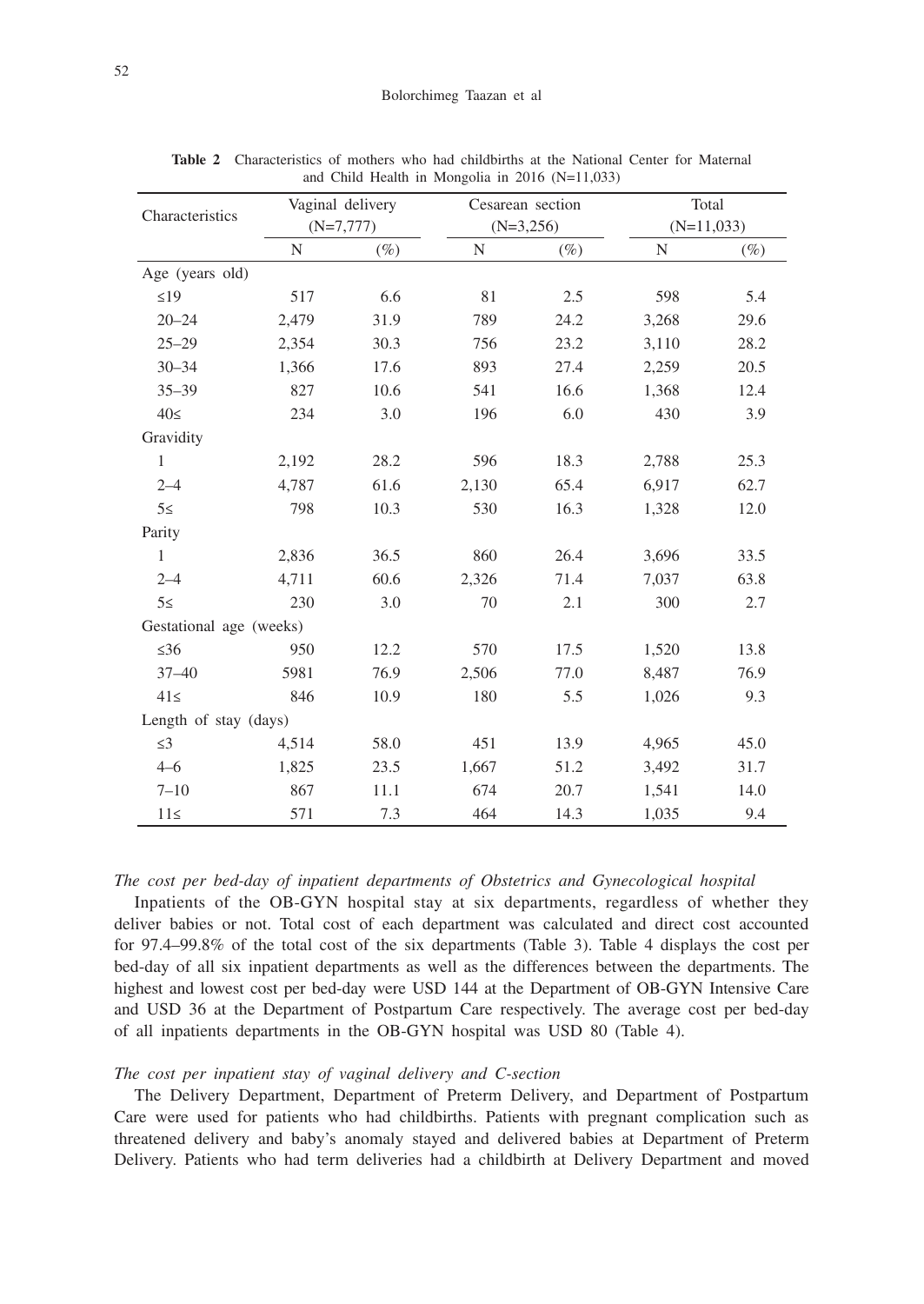#### Hospitalization cost for childbirth in Mongolia

| OB-GYN inpatient departments          | Direct cost<br>(USD) | Indirect cost<br>(USD) | Total<br>(USD) |
|---------------------------------------|----------------------|------------------------|----------------|
| Delivery Department                   | 366,710.9            | 2,503.9                | 369,214.7      |
| Department of Preterm Delivery        | 390,338.6            | 1,868.1                | 392,206.7      |
| Department of Postpartum Care         | 311,868.8            | 4.619.2                | 297,518.3      |
| Department of OB-GYN Intensive Care   | 311,868.8            | 1.145.1                | 313,013.9      |
| Department of High Risky Pregnancy    | 439, 337.8           | 1,082.0                | 440,419.8      |
| Department of Gynecological Pathology | 251,455.3            | 7,16.9                 | 252,172.2      |

**Table 3** Direct and indirect cost of inpatient departments in OB-GYN hospital

1USD=2,489.53 Mongolian tugriks (on 31st December, 2016)

| <b>OB-GYN</b> inpatient departments   | Number<br>of bed | Number of<br>inpatient | Average length of<br>stay (day) | Cost per<br>bed-day (USD) |
|---------------------------------------|------------------|------------------------|---------------------------------|---------------------------|
| Delivery Department                   | 12               | 3,605                  | 0.8                             | 140.0                     |
| Department of Preterm Delivery        | 25               | 1,352                  | 7.2                             | 70.7                      |
| Department of Postpartum Care         | 74               | 5,335                  | 6.0                             | 36.0                      |
| Department of OB-GYN Intensive Care   | 9                | 527                    | 5.4                             | 144.0                     |
| Department of High Risky Pregnancy    | 64               | 2,811                  | 6.6                             | 45.8                      |
| Department of Gynecological Pathology | 72               | 3,440                  | 5.9                             | 42.0                      |
| Average                               |                  |                        |                                 | 80.0                      |

**Table 4** The cost per bed-day of inpatient departments in OB-GYN hospital

1USD=2,489.53 Mongolian tugriks (on 31st December, 2016)

to Department of Postpartum Care. The average cost per bed-day of three departments was USD 82.2. The average length of stay for patients who had vaginal deliveries was 3.1 days and the cost per inpatient stay was estimated to be USD 255. To calculate the cost per inpatient stay for vaginal delivery, we multiply the average cost per bed-day by the mean length of stay for vaginal delivery. For example, the average cost per bed-day is USD 82.2 multiplied by 3.1 days. Conversely, the average length of stay for patients who had C-section was 6.2 days. The cost per surgical patient of Department of Anesthesia and Department of Post-anesthetic Recovery were USD 57.1 and USD 25.4 respectively. The cost per inpatient stay of C-section was estimated to be USD 592. To calculate the cost per inpatient stay for C-section, we multiply the average cost per bed-day by the mean length of stay for C-section, plus the average cost per inpatient of Department of Anesthesia and Post-anesthetic Recovery. For example, the average cost per bed-day is USD 82.2 multiplied by 6.2 days, plus USD 82.5 (average cost per inpatient of Department of Anesthesia and Post-anesthetic Recovery).

## *The components of the cost per inpatient stay*

Figure 1 shows the components of the cost per inpatient stay, and that the indirect cost represents the largest portion for both vaginal delivery and C-section (53.4% and 40.5% respectively), followed by the cost of medicines and medical supplies (28.7% and 36.2% respectively). However, the portion of the salary was as low as 12.4% for vaginal delivery and 18.5% for C-section (Fig. 1)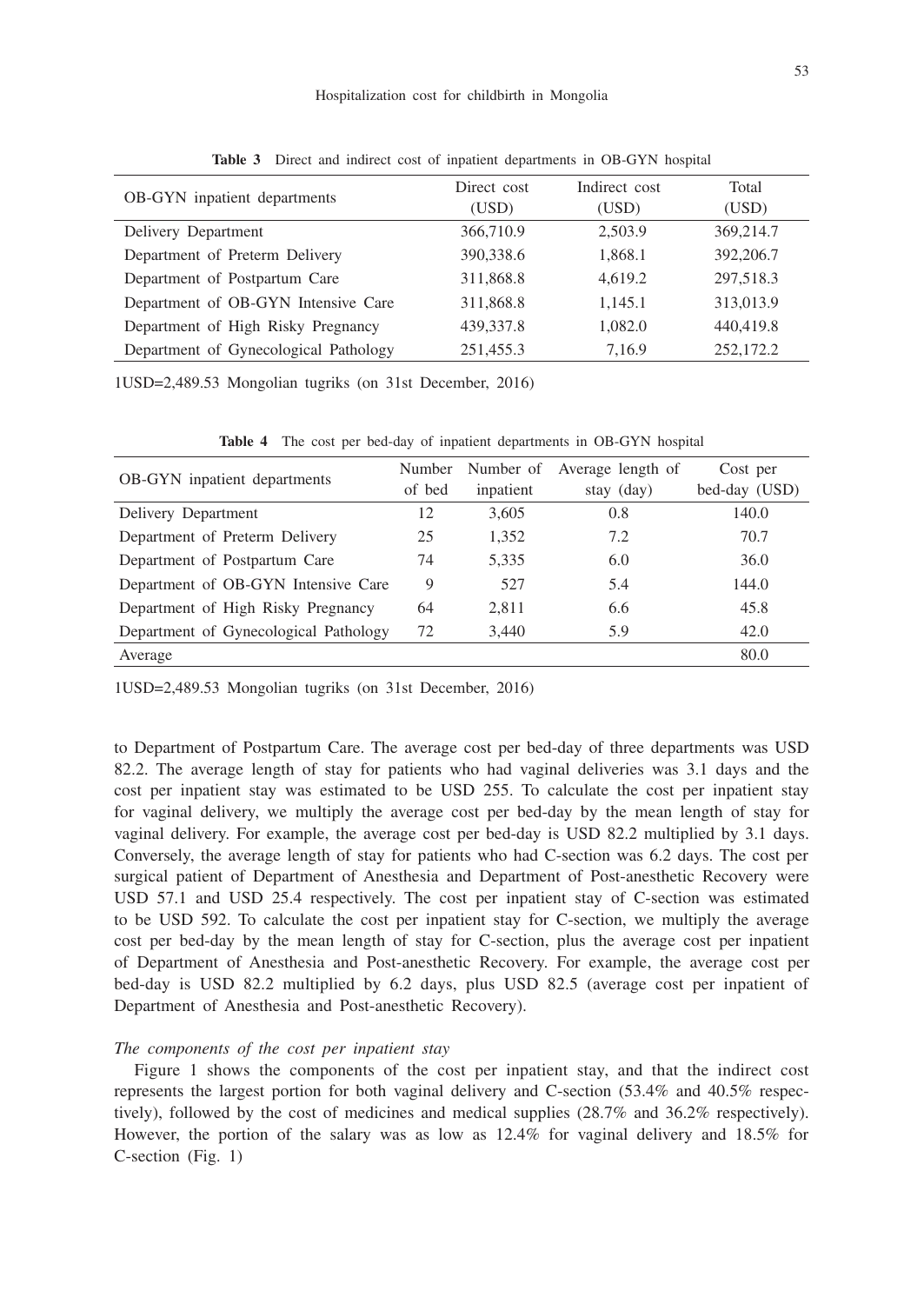

Fig. 1 Components of the cost per inpatient stay for vaginal delivery and cesarean section. The numbers in the bars or next the bars represent the percentage of each component's cost in the cost per inpatient for vaginal delivery and cesarean section (C-section). The indirect cost represents the largest portion for both vaginal delivery and C-section (53.4% and 40.5% respectively), followed by the cost of medicines and medical supplies (28.7% and 36.2% respectively). The portion of the salary was as low as 12.4% for vaginal delivery and 18.5% for C-section.

### DISCUSSION

In this study, we estimated the cost per inpatient stay for vaginal delivery and C-section, and the costs were USD 255 and USD 592, respectively. The cost for C-section was 2.3 times higher than that of vaginal delivery. The costs related to operations and anesthesia, medicines and medical supplies, and length of stay at the hospital were the main causes for the difference. Compared to other lower-middle income countries, the difference between the costs for vaginal delivery and C-section seems to be smaller in Mongolia. The costs of vaginal delivery and C-section respectively were USD 31.9 and USD 117.5 in Bangladesh (2010), USD 119 and USD 336 in Pakistan (2011), and USD 59 and USD 270 in Lao PDR (2012).<sup>15-17</sup> The cost per inpatient for C-section was between 2.8 and 4.7 times higher than that that of vaginal delivery in these countries.

The cost per bed-day for each of the inpatient departments in the OB-GYN hospital was calculated in this study. Although the average cost per bed-day for inpatient departments was USD 80, there were differences in the costs per bed-day among departments. The unit cost of the Delivery Department and the Department of OB-GYN Intensive Care were much higher than that of other departments. These results are understandable, since delivery and intensive care have a high cost due to the higher cost of medical professionals, medical equipment, and more human resources. The unit cost of the Department of Postpartum Care was the lowest, which may be due to most patients in this department being stable and only needing care mostly from midwives and nurses but not from doctors.

The rate of C-sections at the NCMCH was 29.5%, while the national average rate in 2016 was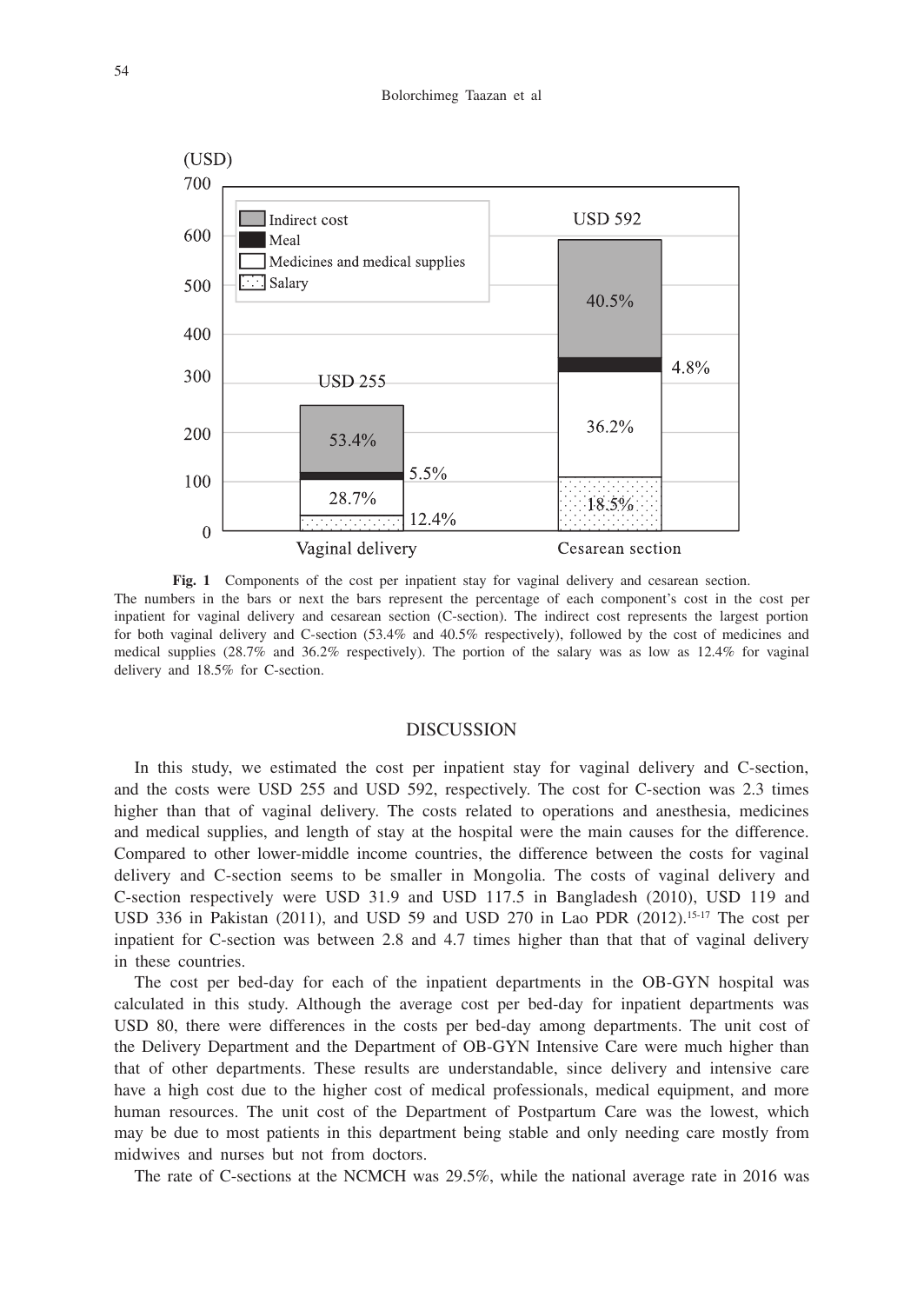$25.4\%$ <sup>2</sup> The WHO recommends the average rate of C-sections should not be over  $10-15\%$ <sup>18,19</sup> The leading causes of C-sections at the NCMCH were uterine scarring, pre-eclampsia, intrauterine hypoxia, and cephalo-pelvic disproportion. However, the C-section rate has been increasing in Mongolia. It has gone from 22.4% in 2012, to 24.7% in 2014, and 25.4% in 2016.<sup>2,20,21</sup> Vaginal delivery has been proven to be much more beneficial for mothers' bodies than C-section,<sup>22,23</sup> and the cost per inpatient of vaginal delivery was revealed to be cheaper than that of C-section. These results support that vaginal delivery is a cost-effective method for delivery to assist in reducing the total health care cost of the country. Decreasing the rate of C-sections may simultaneously benefit maternal health and health care expenditure for delivery.

The percentage of the cost for salaries in the cost per inpatient was as low as 12.4% for vaginal delivery and 18.5% for C-section. However, salary costs accounted for 51.2% of the total expenditure of the NCMCH. This may be because the majority (83%) of the personnel in the Delivery Departments are full time working nurses, midwives, and assistant health care workers, and their salaries are lower than those of doctors. Another reason may be that the salaries of medical professionals in Mongolia are lower than the true market level. Higher investments in human resource, such as higher salaries or workforce, is necessary for improving hospital performance, because higher investments in human resource were related to better performance but not higher health care cost.<sup>24</sup>

The total cost of childbirths in Mongolia can be estimated to be around USD 26,488,775.0 using the estimated costs per inpatient of this study and the total number of deliveries – including 58,073 vaginal deliveries and 19,730 C-sections – in 2016. The cost was approximately 9% of the total health care expenditure in Mongolia. It is difficult to judge whether it is high or low or to compare the data with that of other countries. To improve maternal health, the health care expenditure for childbirths as well as the salaries of medical professionals should be increased. However, it is assumed that the cost for delivery at health care facilities are cheaper in rural areas due to the cost of real estate and the salaries of health care workers. The results of this study showed the estimated cost of childbirth at the tertiary level hospital, which has the highest level of capacity and capabilities, the highest number of beds, the higher salary of doctors, and more skilled healthcare staff than regional hospitals. Moreover, many mothers opt for childbirth at private clinics that are not supported financially by the government. Further studies are needed to calculate a more accurate cost of childbirth in the whole country.

There are some limitations in this study. First, we did not include the cost of pediatric service in the calculation for the inpatient stay, although a pediatrician before discharge at the hospital checked all babies. Calculation in this study was based on inpatient data and financial information of inpatient department of the OB-GYN hospital. Secondly, the unit costs might be slightly higher than actual costs due to the renovation of some medical equipment in 2016 and allowances from the government for retired physicians and nurses. Thirdly, the estimated unit cost of childbirth in this study may not represent those of all hospitals in Mongolia and it may be different even at NCMCH in different years. The unit cost was calculated using the number of childbirth and healthcare staff, the salary of staff, and the total health expenditure of the hospital and these factors can change year by year. The trend of unit cost at the same hospital is also needed to be studied.

In conclusion, this study showed that the cost per inpatient stay at the NCMCH in Mongolia for vaginal delivery and C-section were USD 255 and USD 592 respectively. The costs per bed-day of six departments of OB-GYN hospital ranged from USD 36 to USD 144, and the average was USD 80. The portion of the salary in cost per inpatient was as low as 12.4% to 18.5%, although salary costs accounted for 51.2% of the total expenditure of the hospital. The cost of childbirths seems to account for approximately 9% of the total health care expenditure.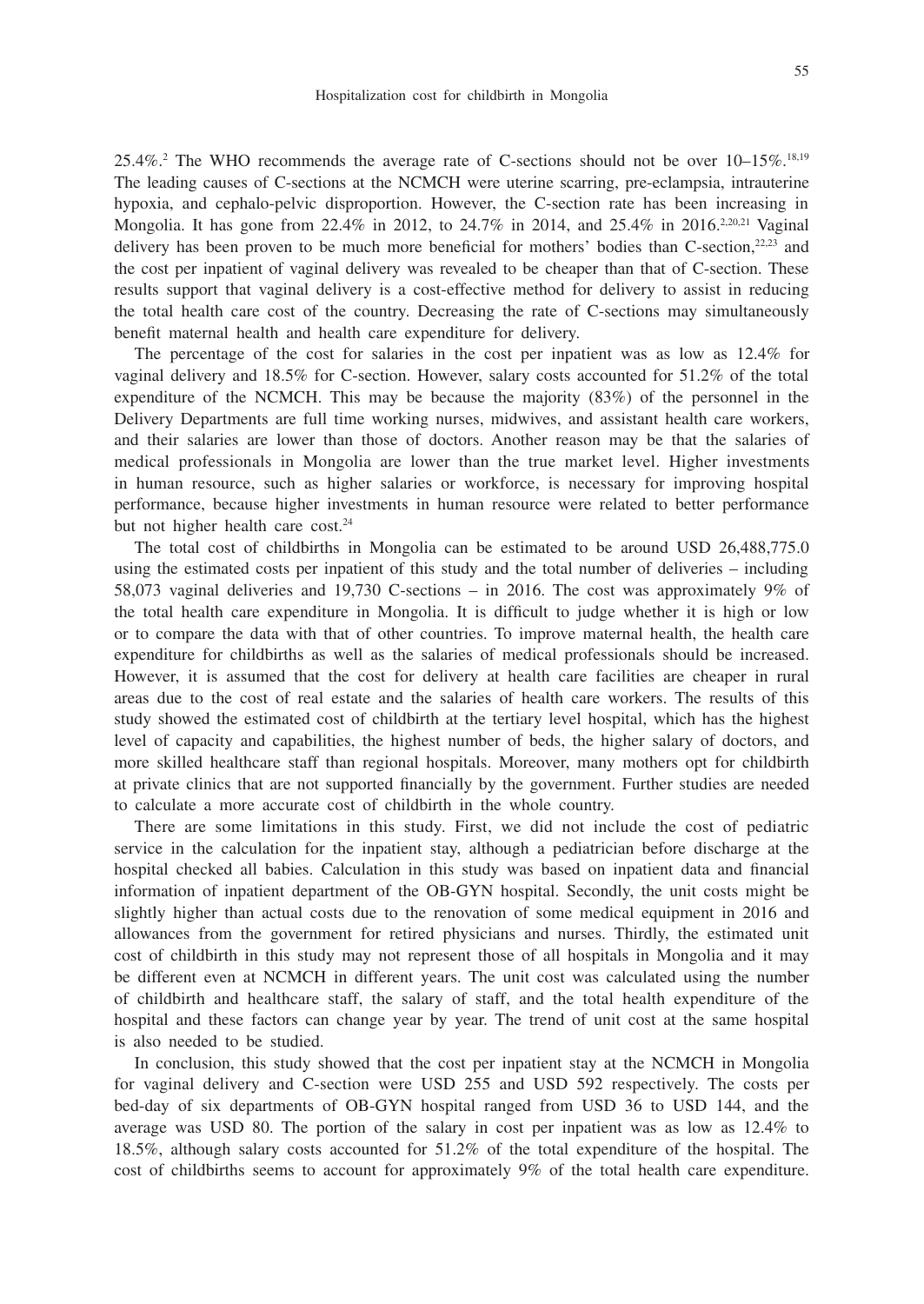The present study provided the basic cost information to the hospital. It will support the planning of health expenses and to enable the efficient use of financial resources. The results could be helpful to the government to implement a policy and to control the health care budget to improve cost-effectiveness and equal access to health care services in Mongolia.

# ACKNOWLEDGMENTS

We would like to express our sincere gratitude to Mongolian National University of Medical Sciences, National Center of Maternal and Child Health in Mongolia for their support.

# CONFLICT OF INTEREST

The authors declared no conflicts of interest for this study.

# **REFERENCES**

- 1) World Bank. Mongolia. https://data.worldbank.org/country/mongolia?view=chart. Accessed August 25, 2018.
- 2) Center for Health Development. Health indicators 2016. https://www.chd.mohs.mn/2018/sariin%20medee/2016-06.23-Health%20indicator.pdf. Accessed August 25, 2018.
- 3) Ministry of Economic Development (Mongolia). Millennium Development Goals Fifth National Progress Report 2013.

http://www.undp.org/content/dam/mongolia/Publications/MDGreports/MDG%20National%20Report%205%20 full\_ENG.pdf. Accessed August 25, 2018.

- 4) Estimates by WHO, UNICEF, UNFPA, World Bank Group and the United Nations Population Division. Trends in Maternal Mortality: 1990 to 2015. http://apps.who.int/iris/bitstream/handle/10665/194254/9789241565141\_ eng.pdf;jsessionid=1009F1137E51CE472BB18061DCF82467?sequence=1. Accessed August 25, 2018.
- 5) Bayarsaikhan D, Kwon S, Chimeddagva D. Social health insurance development in Mongolia: opportunities and challenges in moving towards Universal Health Coverage. *Int Soc Secur Rev*. 2015;68(4):93–113.
- 6) Dorjdagva J, Batbaatar E, Svensson M, Dorjsuren B, Kauhanen J. Catastrophic health expenditure and impoverishment in Mongolia. *Int J Equity Health*. 2016;15(1):105.
- 7) Than TM, Saw YM, Khaing M, et al. Unit cost of healthcare services at 200-bed public hospitals in Myanmar: what plays an important role of hospital budgeting? *BMC Health Serv Res*. 2017;17(1):669.
- 8) WHO. *World Health Statistics 2016: Monitoring Health for the SDGs*. Geneva, Switzerland: WHO; 2016.
- 9) WHO. A health financing review of Mongolia with a focus on social health insurance. http://www.who.int/ health\_financing/documents/mongolia\_oasis\_health\_financing\_system\_review.pdf. Accessed August 25, 2018.
- 10) Barnum H, Kutzim J. Public Hospitals in Developing Countries: Resource Use, Cost, Financing. Baltimore, MD: Johns Hopkins University Press; 1993.
- 11) WHO, Ministry of Health (Mongolia). Health service delivery profile, Mongolia.
- http://www.wpro.who.int/health\_services/service\_delivery\_profile\_mongolia.pdf. Accessed August 25, 2018. 12) The Health Law of Mongolia. http://www.legalinfo.mn/law/details/49?lawid=49. Accessed September 6, 2018.
- 13) Peabody JW, Taguiwalo MM, Robalino DA, Frenk J. Improving the Quality of Care in Developing Countries.
- In: Jamison DT, Breman JG, Measham AR, et al., eds. *Disease Control Priorities in Developing Countries*. 2nd ed. Washington DC: World Bank; 2006.
- 14) Shepard DS, Hodgkin D, Antony YE. Analysis of Hospital Costs: A Manual for Managers. Geneva, Switzerland: World Health Organization; 2000.
- 15) Nahar S, Costello A. The hidden cost of 'free' maternity care in Dhaka, Bangladesh. *Health Policy Plan*. 1998;13(4):417–422.
- 16) Khan A, Zaman S. Costs of vaginal delivery and Caesarean section at a tertiary level public hospital in Islamabad, Pakistan. *BMC Pregnancy Childbirth*. 2010;10:2.
- 17) Douangvichit D, Liabsuetrakul T, McNeil E. Health care expenditure for hospital-based delivery care in Lao PDR. *BMC Res Notes*. 2012;5:30.